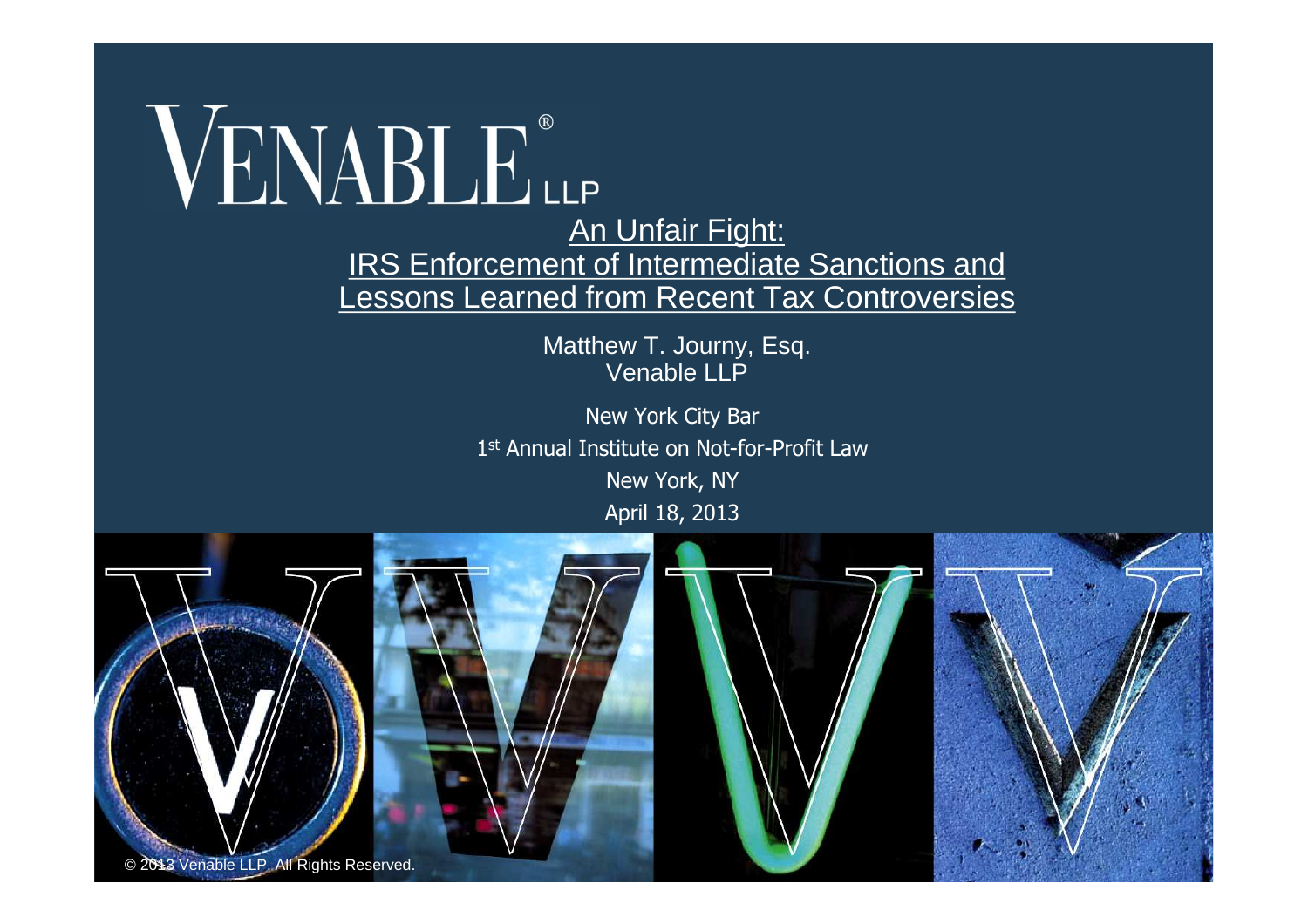## **VENABLE** LLP

#### Agenda

- **Explain the consequences of excessive** executive compensation
- Discuss rebuttable presumption of reasonableness
- Discuss recent IRS enforcement efforts

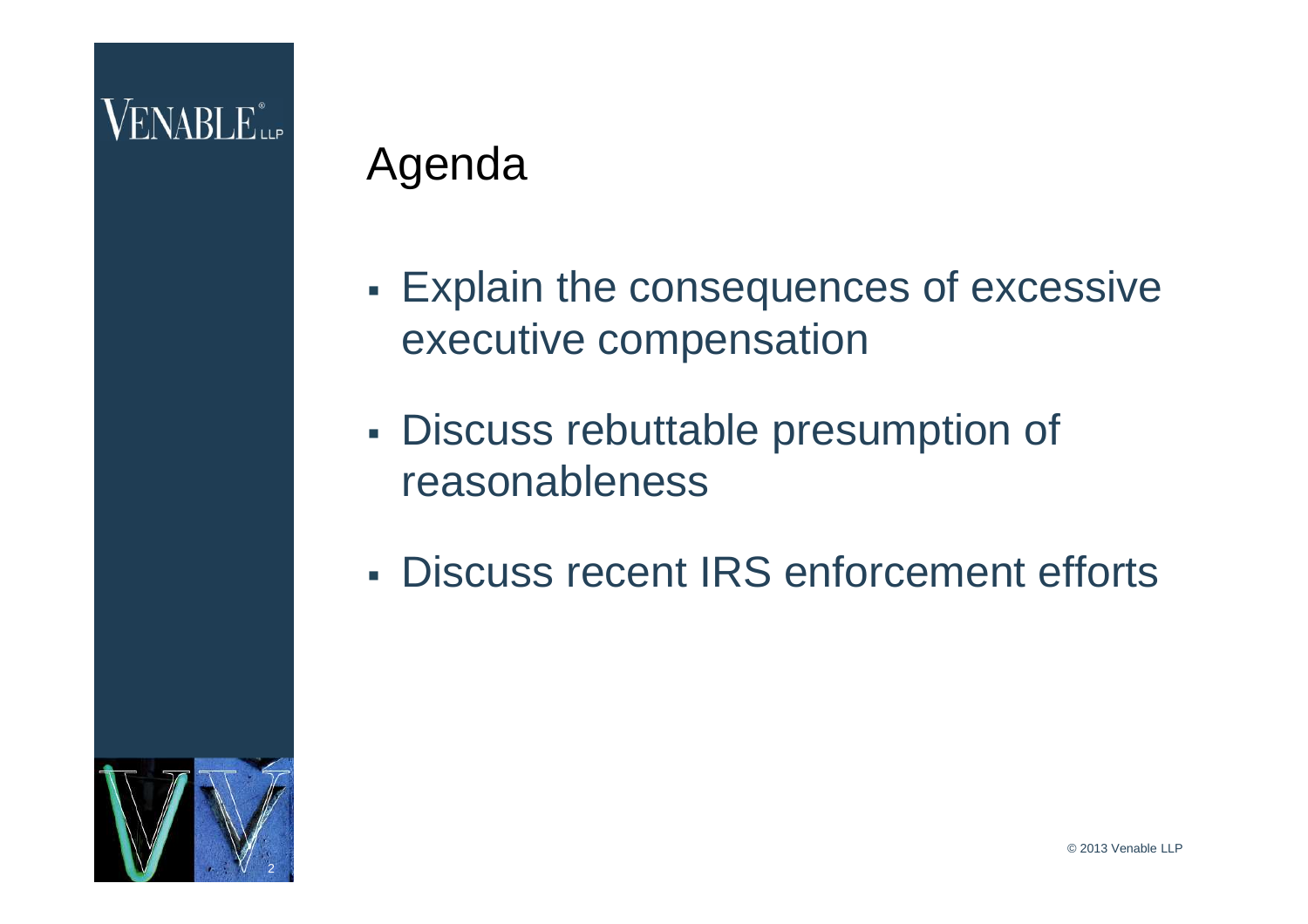

## Tax Consequences of Excessive Compensation



© 2013 Venable LLP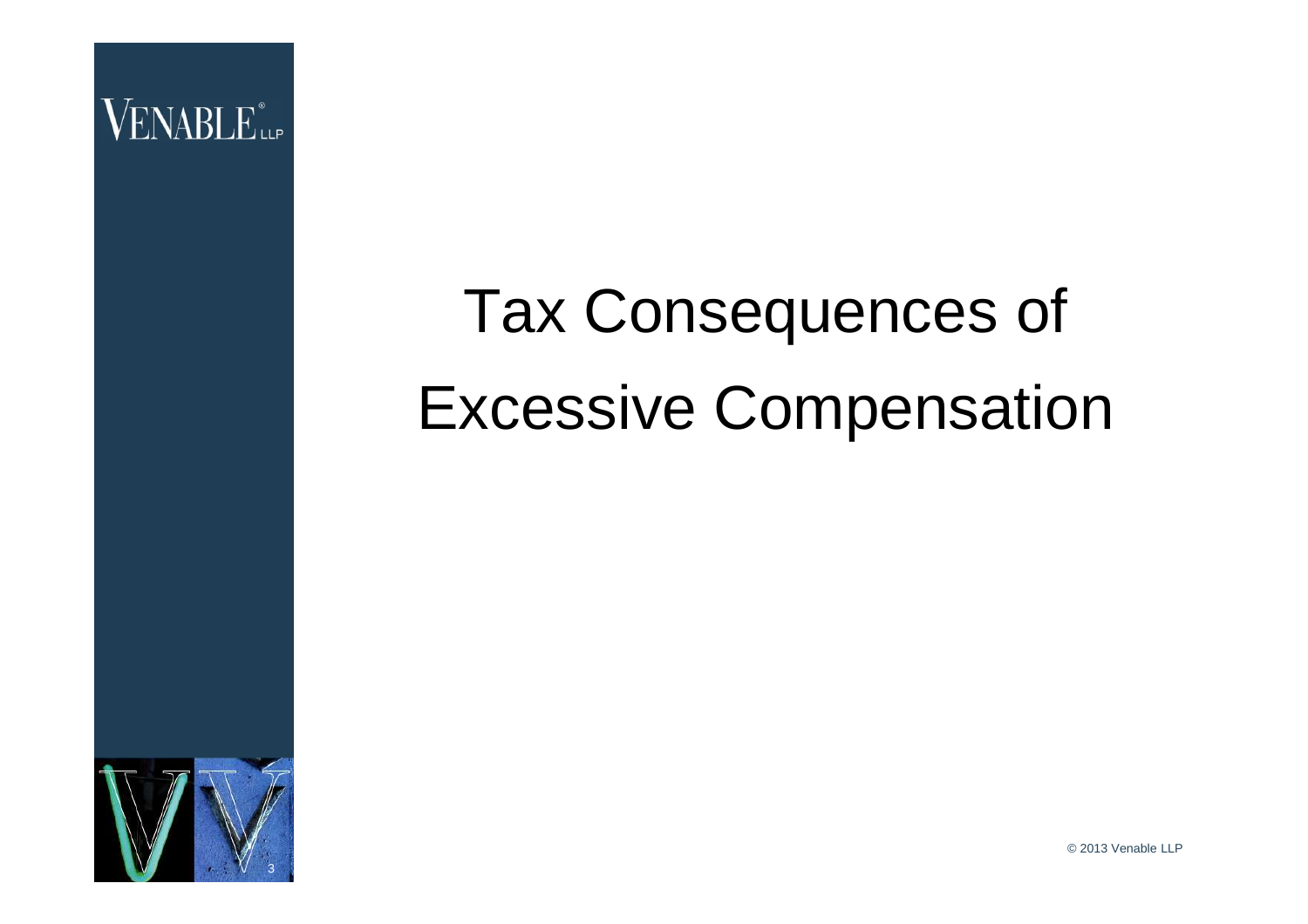## **VENABLE** LLP

#### Limits on Executive Compensation

- **Exemption issues** 
	- − Private inurement
	- − Impermissible private benefit
- **Intermediate Sanctions**

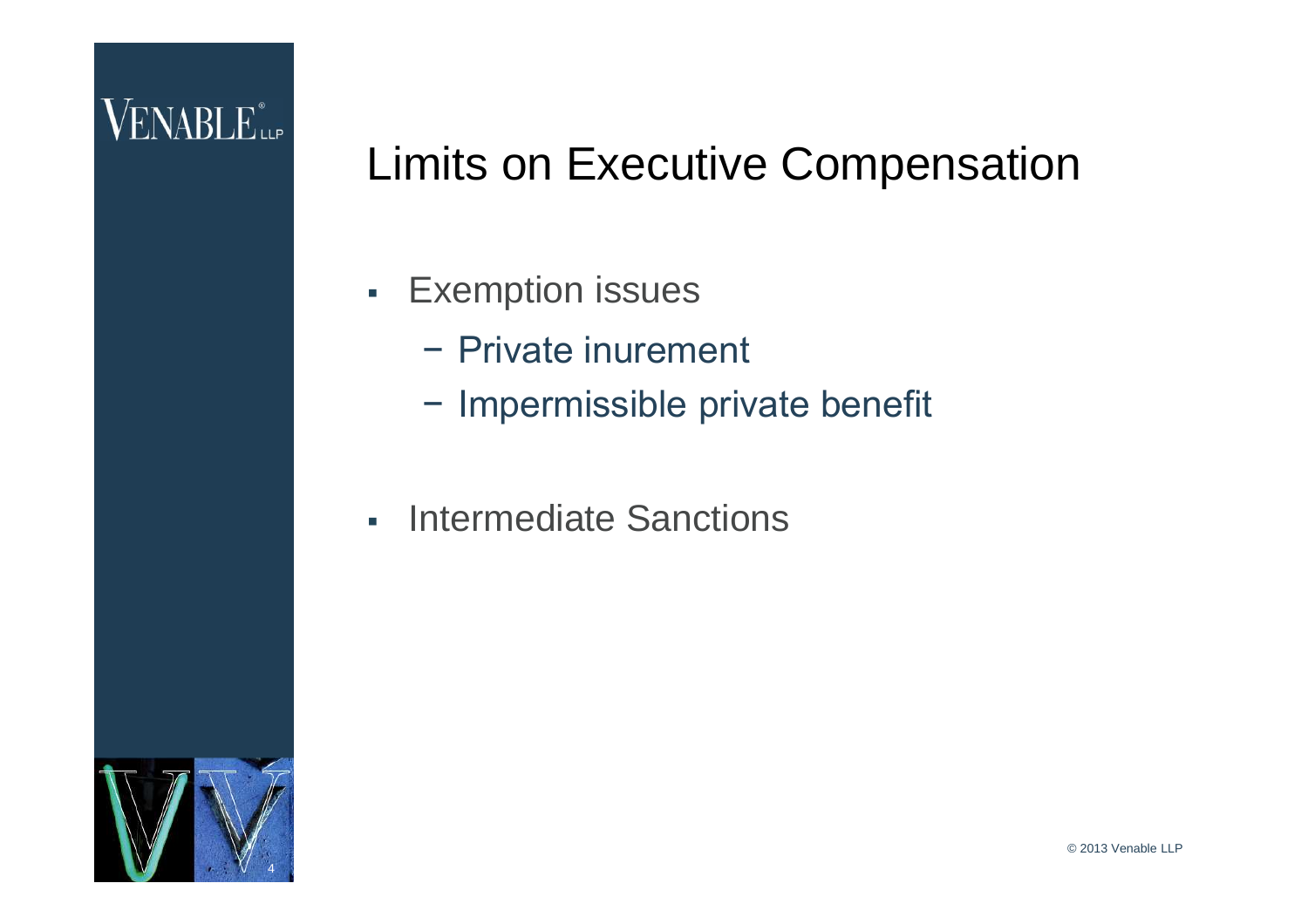#### Exemption Issues

- Private Inurement
	- − Code generally provides that no part of organization's net earnings can inure to the benefit of any private individual or shareholder
	- − Applies to organizations exempt under multiple sections of the Code, including but not limited to: 501(c)(3), 501(c)(4), 501(c)(6), and 501(c)(7)
- Impermissible Private Benefit

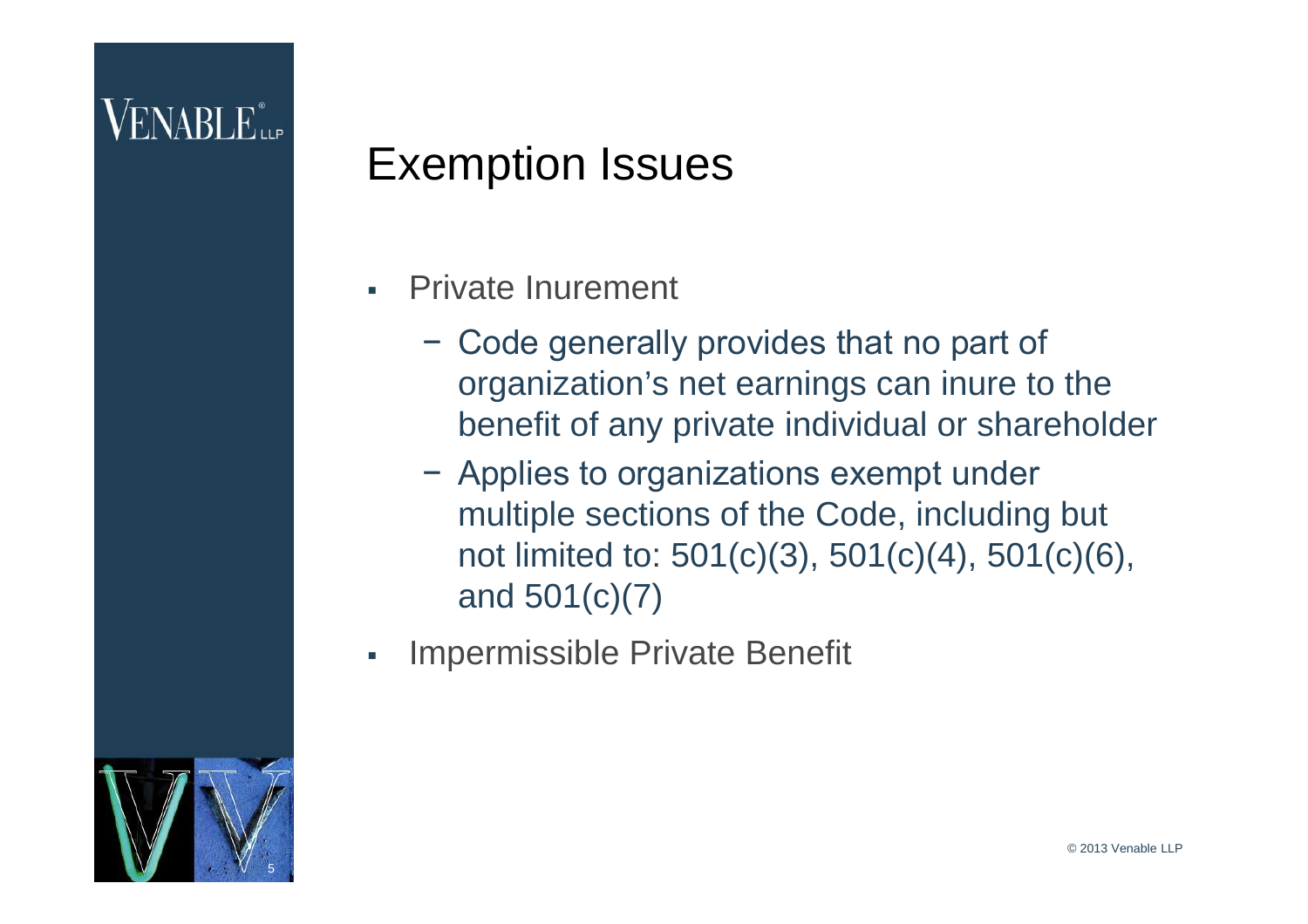#### Exemption Issues

- Impermissible Private Benefit
	- − Generally, tax-exempt organizations are required to limit their activities to those that further their stated mission
	- − A non-exempt purpose is generally a purpose that serves a private rather than a public benefit, as such is generally called a "private benefit"
	- − Provision of an impermissible private benefit is grounds for revocation
	- − The private benefit prohibition is imposed on a more limited group of exempt organizations than private inurement, and may not be applicable to organizations exempt under 501(c)(6) or 501(c)(7)

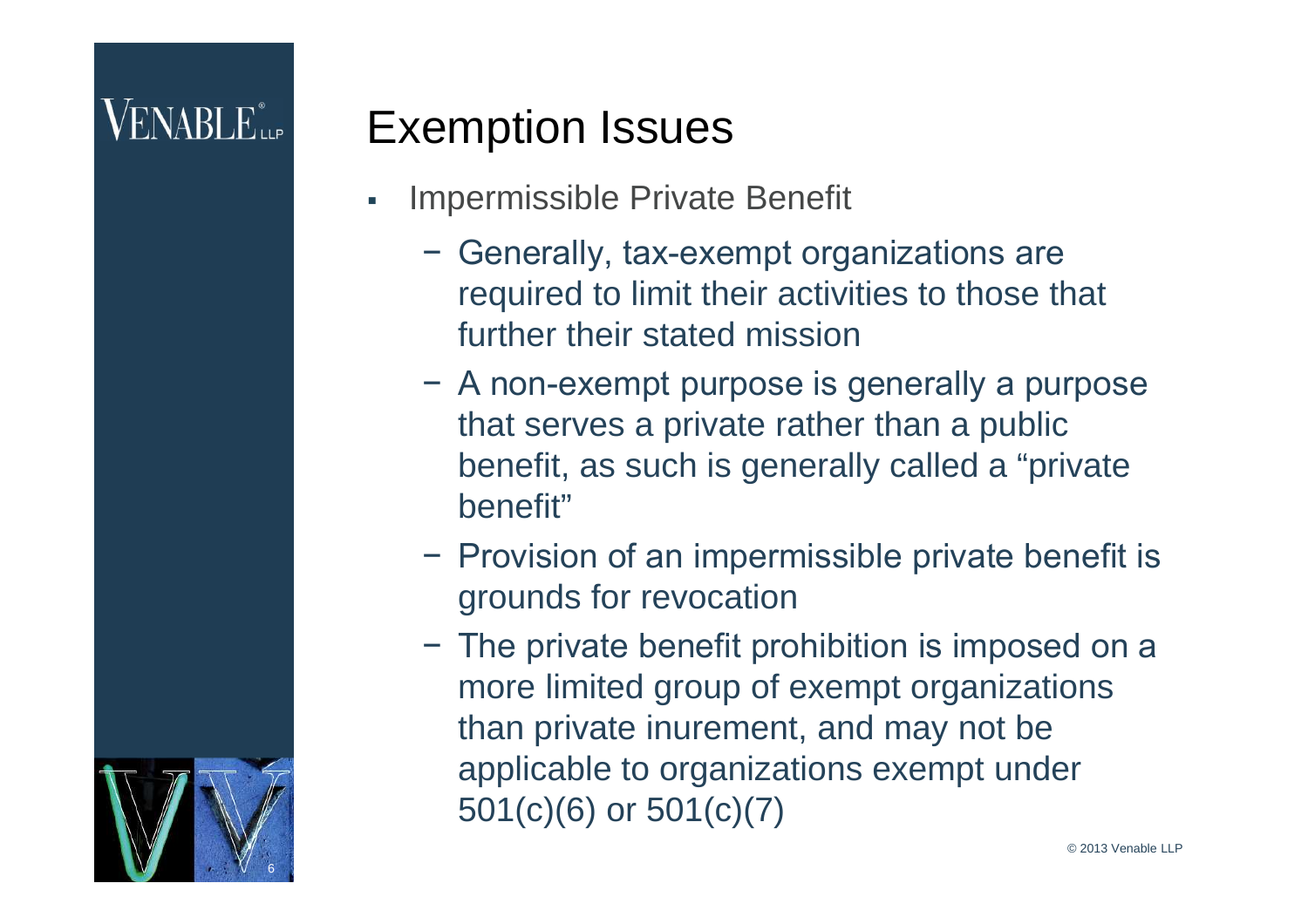#### Intermediate Sanctions

- **International Revenue Code ("Code") section** 4958 allows the Internal Revenue Service ("Service") to impose penalties on "disqualified persons" who participate in or approve "excess benefit transactions"
- These penalties are commonly referred to as the intermediate sanctions
- Similar to "private inurement" concept

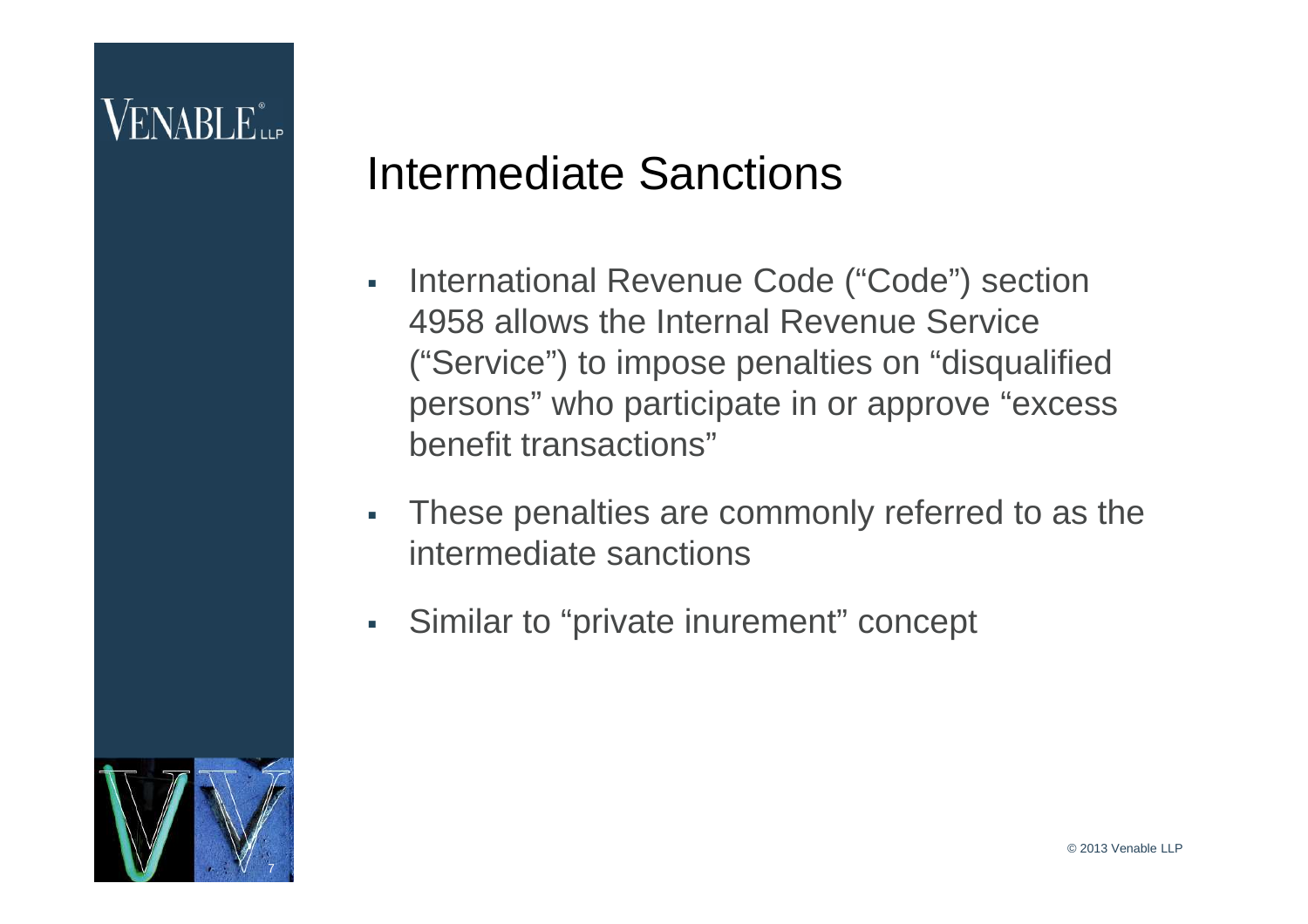#### Intermediate Sanctions

- Treas. Reg. Section 53.4958-3(c) lists specific persons who are in a position to exercise substantial influence, including:
	- − Voting Members of the organization's governing body;
	- − President, CEO, COO;
	- − Treasurer and CFO;
	- − Organization founders; and
	- − Some donors

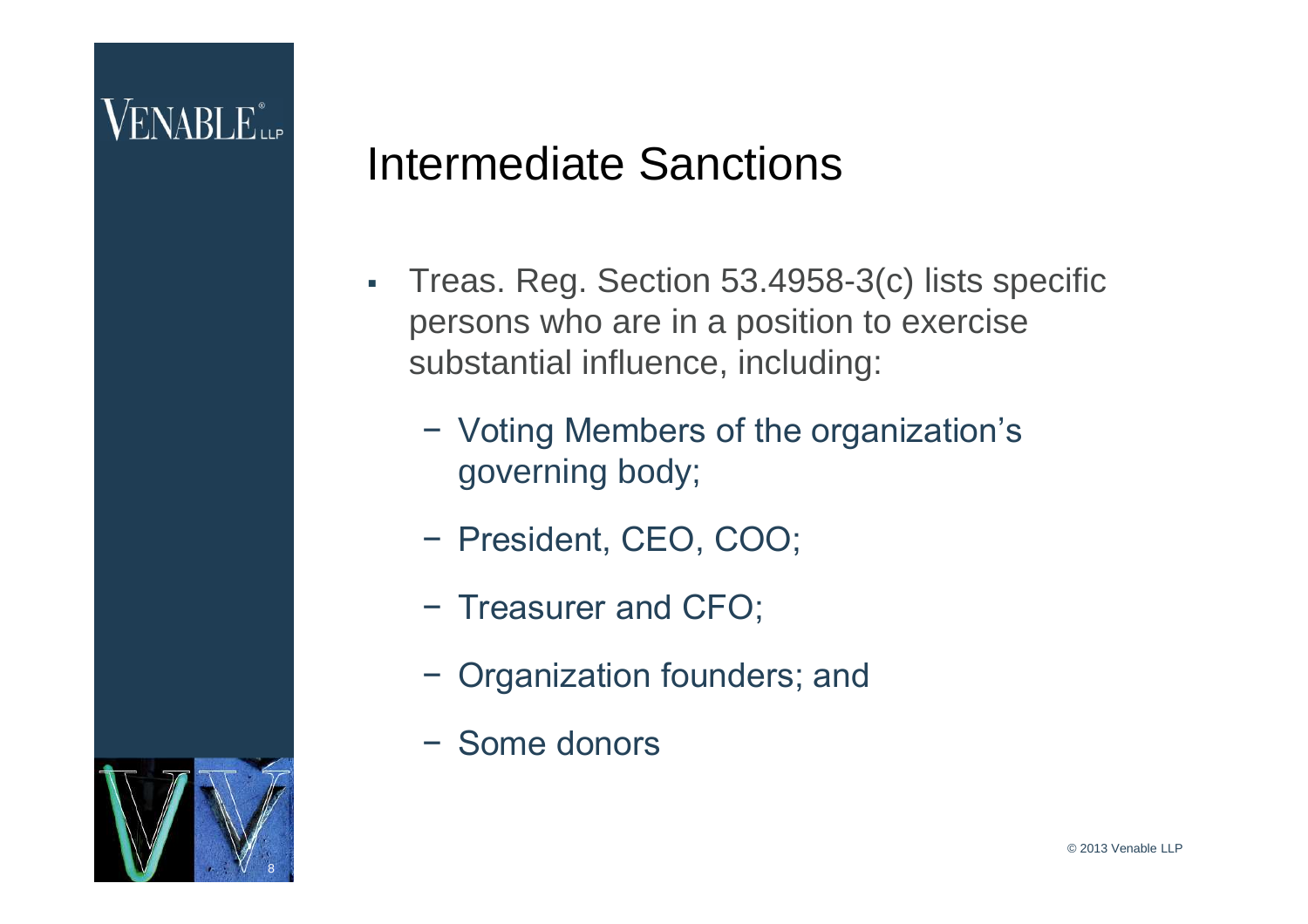## VENABLE<sup>®</sup>

#### Intermediate Sanctions - Penalties

- Penalty for receipt of an excessive benefit:
	- − Return the value of the excessive benefits to the organization; and
	- − An excise tax of either:
		- 25% of the value of the excessive benefit if the benefit is returned to the organization prior to the issuance of a notice of deficiency by the Service, or
		- 200% of the value of the excessive benefit if the benefit is returned after the Service issues the notice of deficiency

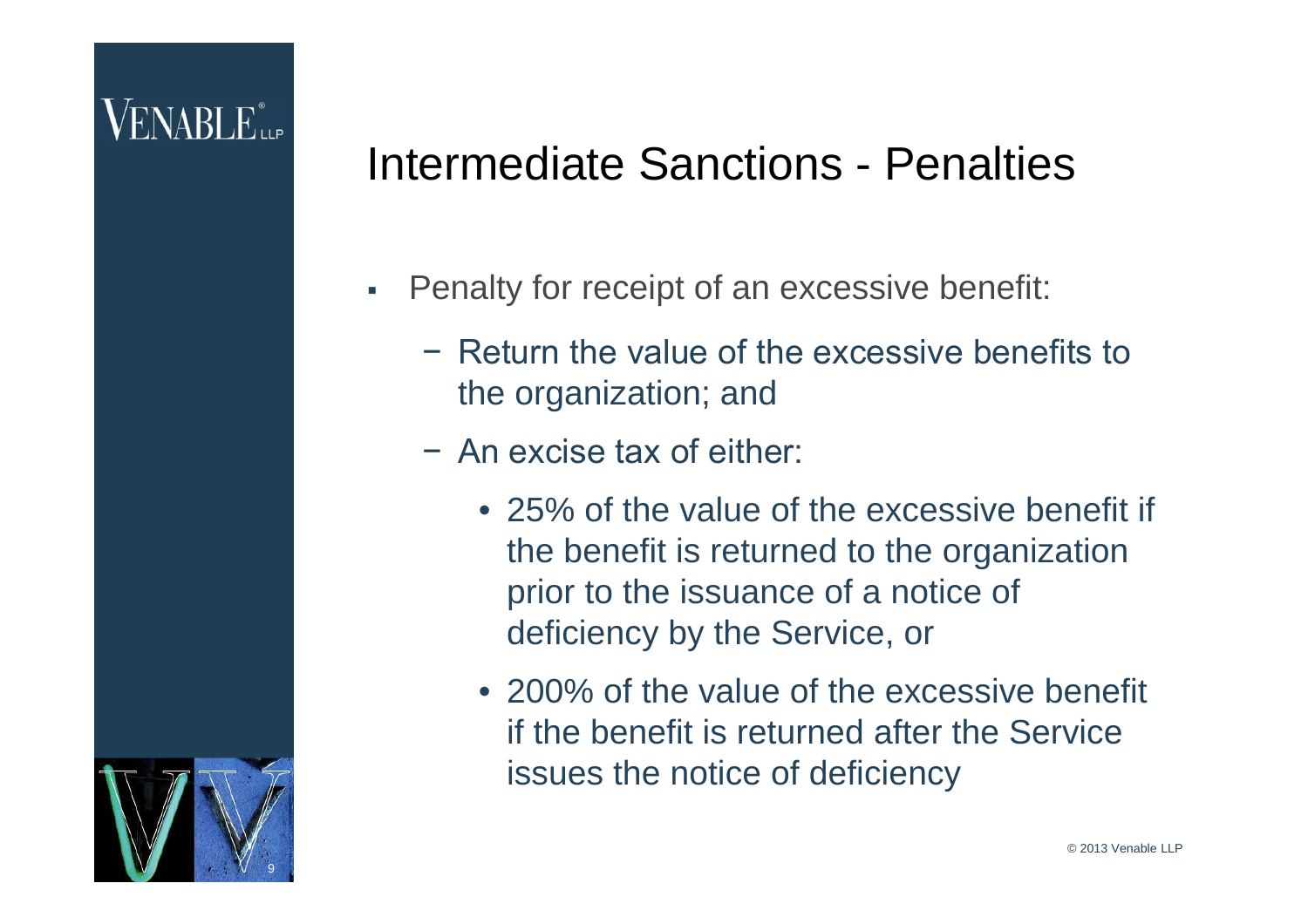#### Intermediate Sanctions - Penalties

- **Penalty on organization managers for approval of** an excessive benefit transaction:
	- − Section 4958(a)(2) imposes a 10% tax on any organization manager that knowingly approves an excess benefit transaction
	- − Liability under section 4958(a)(2) is joint and several and capped at \$20,000 per transaction

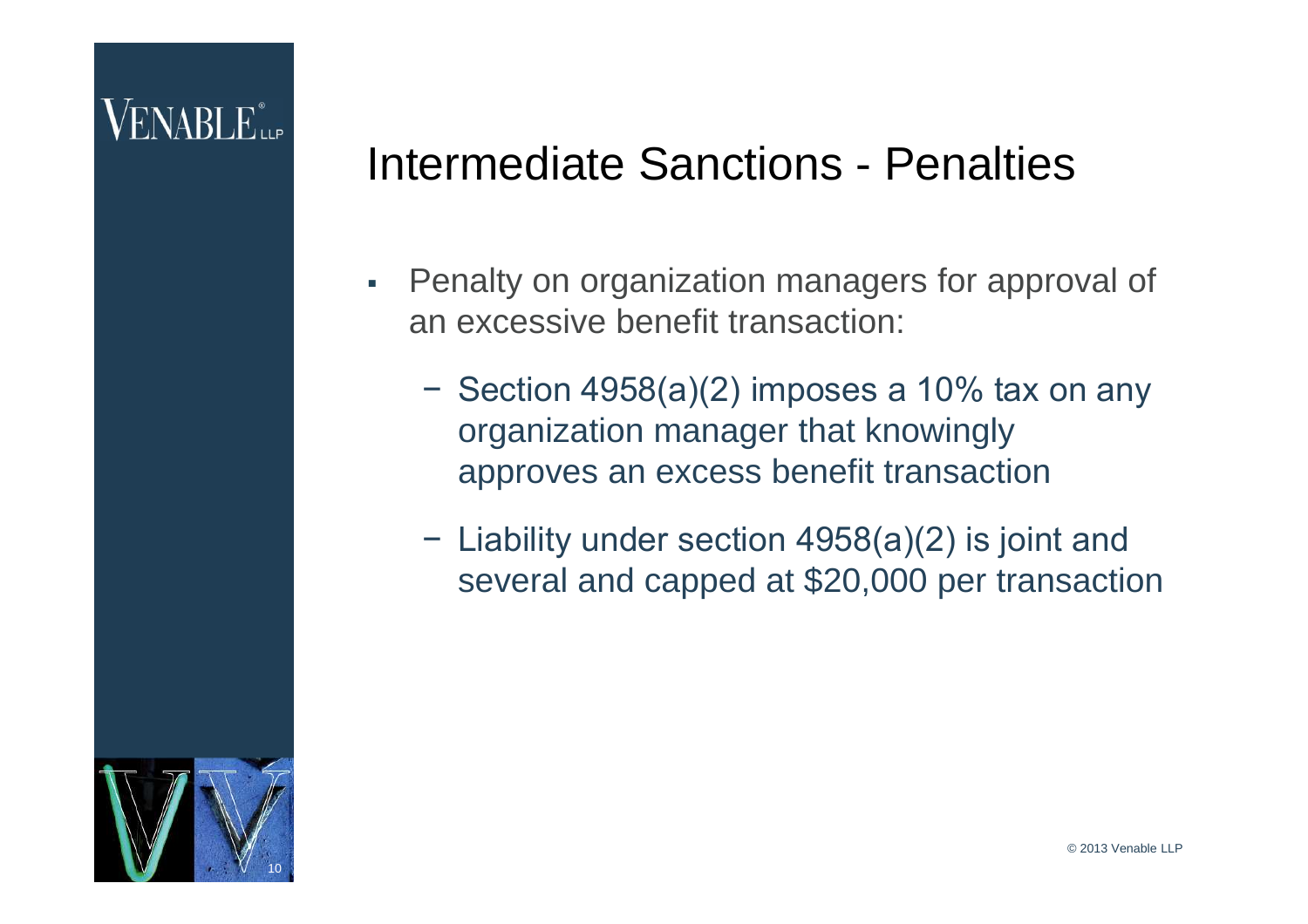

# Rebuttable Presumption of Reasonableness



© 2013 Venable LLP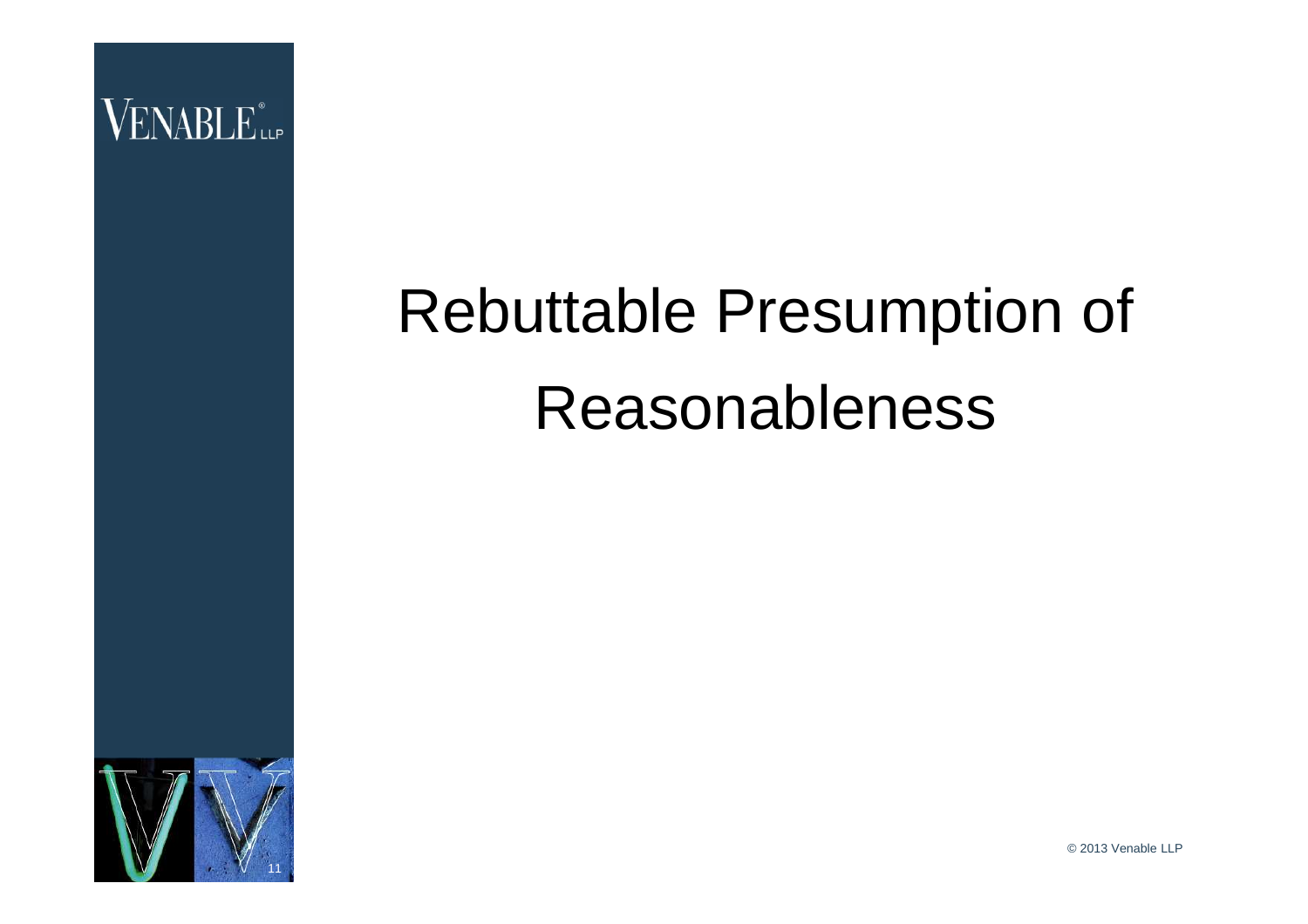#### Rebuttable Presumption of Reasonableness

- Under section 53.4958-6 of the regulations, if the organization takes certain precautions in approving a transaction, there is a "rebuttable presumption" that the transaction is at fair market value
- To establish the rebuttable presumption:
	- 1. The transaction must be approved in advance by disinterested members of the organization's governing body;
	- 2. The governing body must obtain and rely on valid comparability data in approving the transaction; and
	- 3. The governing body must contemporaneously document its decision and the reason for its decision

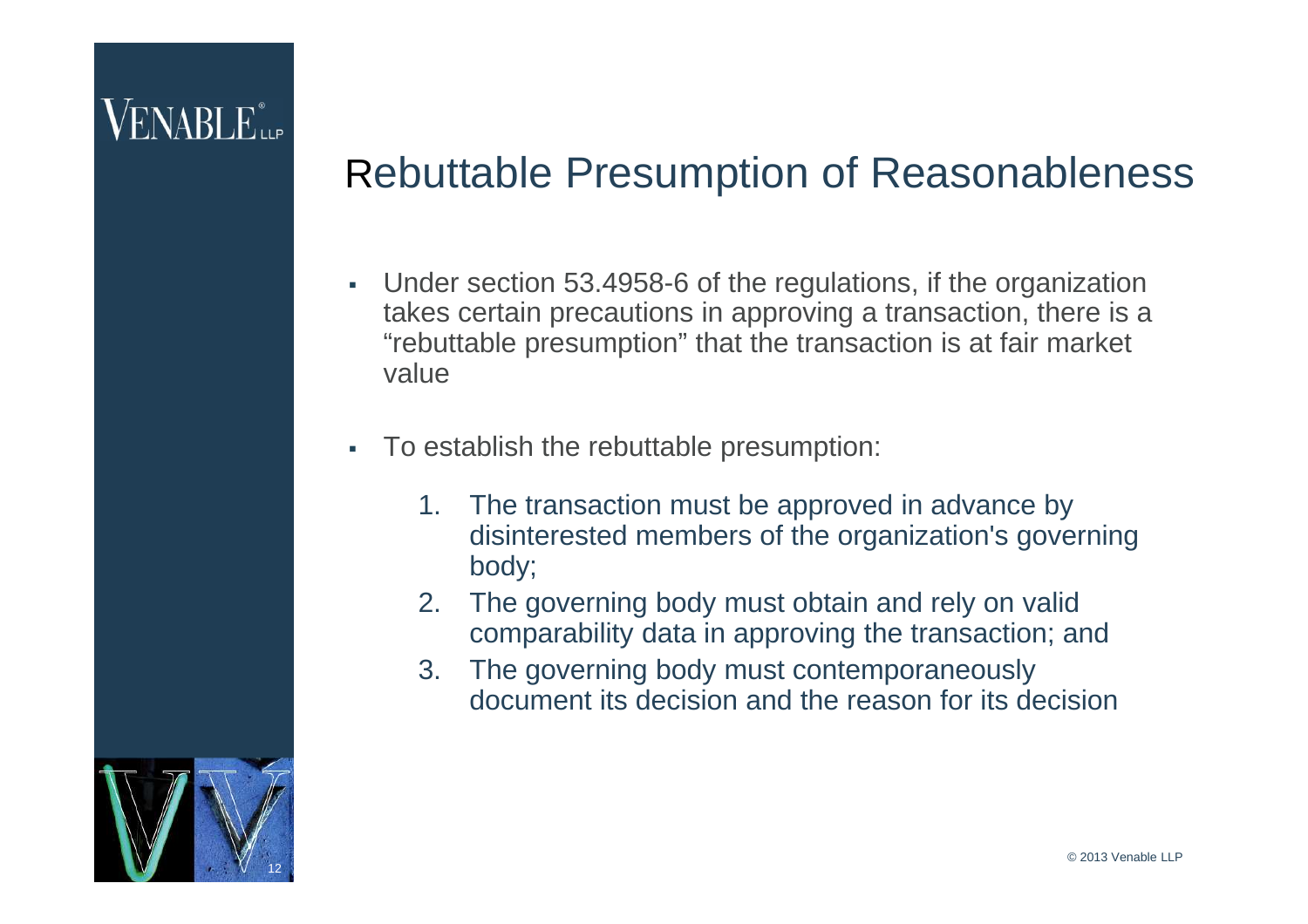#### Rebuttable Presumption of Reasonableness

Benefits of establishing the "rebuttable presumption":

- 1. We have never seen the IRS attempt to rebut the presumption;
- 2. Provides board members with near absolute protection from excise tax on participation;
- 3. The very nature of the process, independent members using objective data, significantly mitigates the risk of over compensation;
- 4. Provides organization with a clear and easy explanation about compensation decisions; and
- 5. Allows the organization to affirmatively answer all Form 990 questions relating to the policies and procedures that the IRS deems to be most desirable.

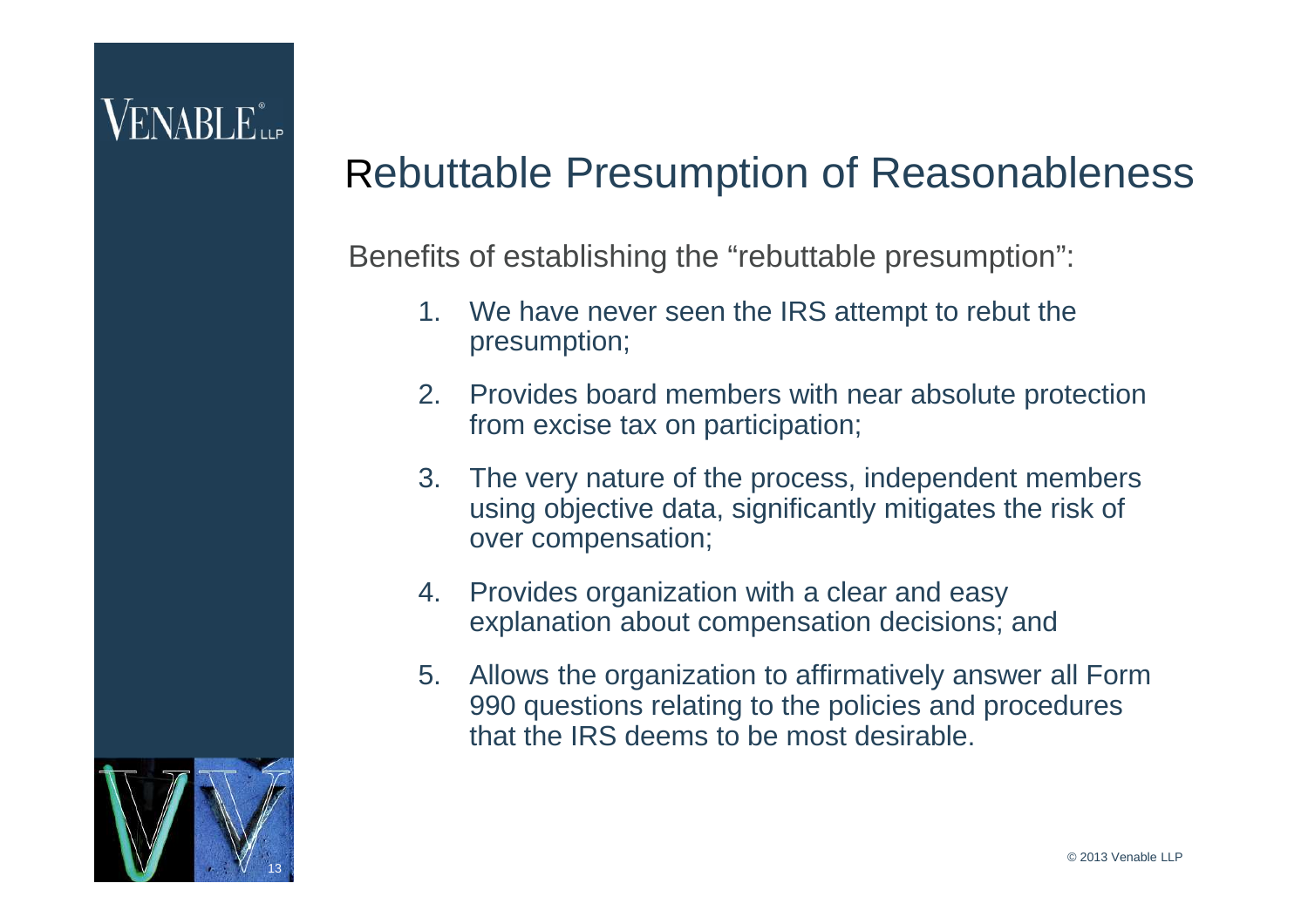#### Exemption Issues

- Section 53.4958-6(e) of the regulations provides that an organization's failure to establish the rebuttable presumption does not create any inference that a transaction is an excess benefit transaction. However, our experience representing organizations represents that this is not clearly the case Generally, tax-exempt organizations are required to limit their activities to those that further their stated mission
- The effect of failing to establish the rebuttable presumption:
	- − In recent litigation and examinations, the IRS based its entire position on the fact that an organization failed to establish the rebuttable presumption of reasonableness
	- − The IRS will prepare its own valuation, often using noncomparable organizations

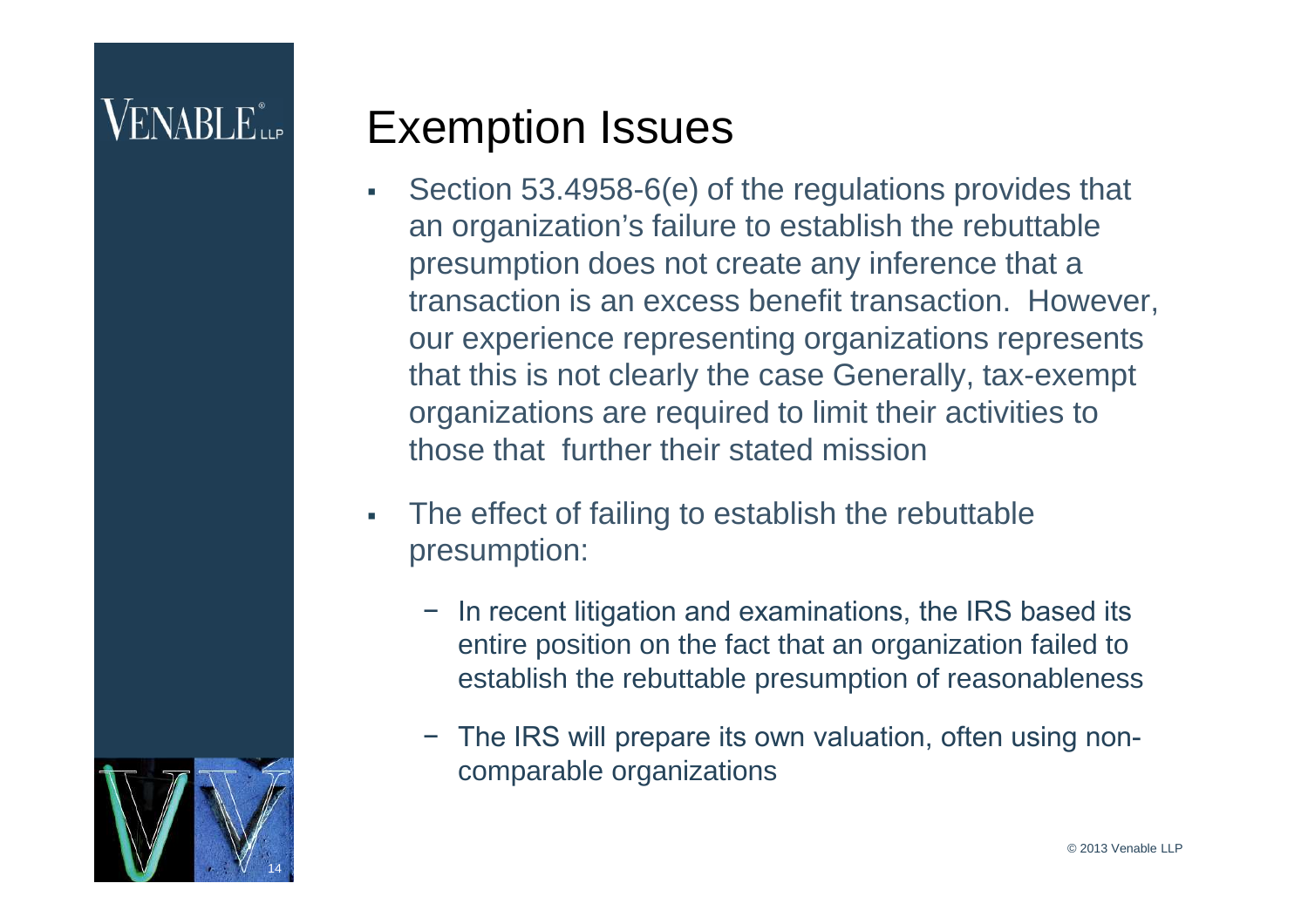

# Lessons Learned: The Unfair Fight



© 2013 Venable LLP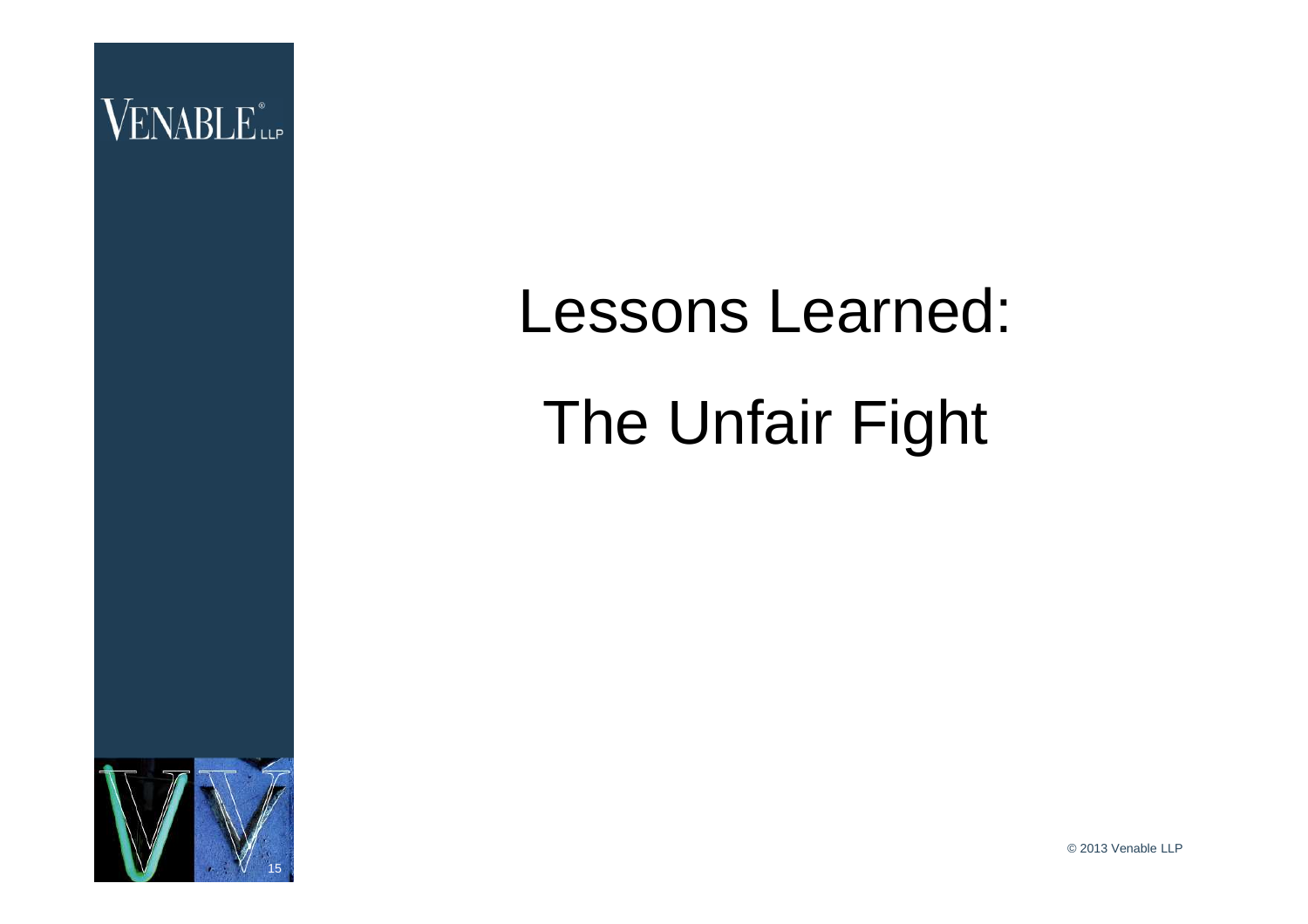## VENABLE<sup>®</sup>

#### Lessons Learned—IRS Enforcement

. IRS

- In speeches IRS officials have identified executive compensation as "far and away the most common risk area for nonprofits" and an issue that the IRS will "look at on every audit we do"
- Executive compensation was discussed as a significant issue in the Interim Report for the IRS College and University Compliance Project
- We have seen the IRS assess more intermediate sanctions penalties since 2011 than from 2004 through 2010

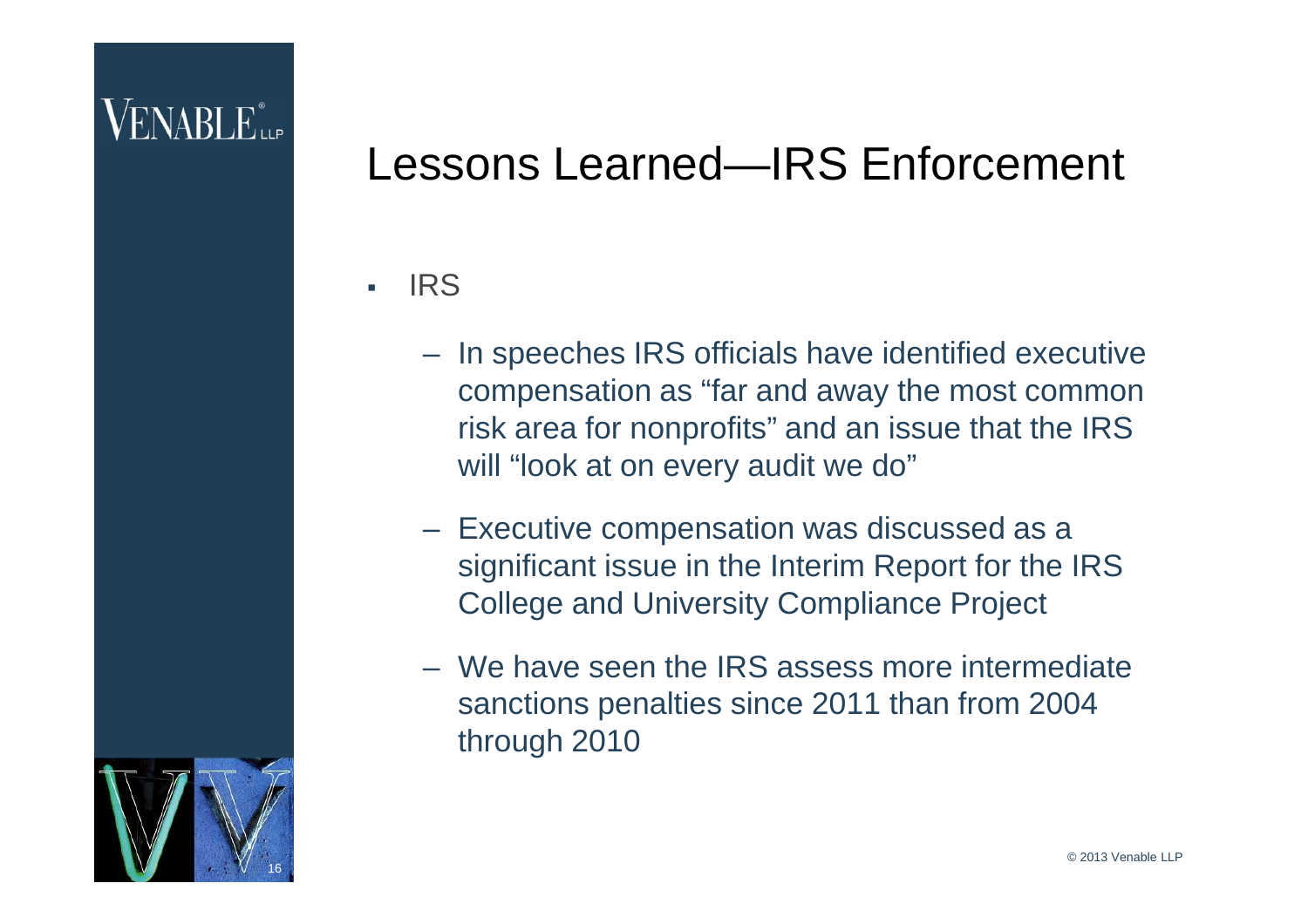## VENABLE<sup>®</sup>

#### IRS Enforcement—Exams

- **IRS** uses incomparable data to determine reasonable compensation
- Actual examples:
	- The amount of compensation provided by an organization located in LA was compared to organizations located in: Kokomo, In; Bethany, OK; Tulsa, OK; Sioux City, IA; and South Portland, ME
	- The compensation of a fulltime CEO was compared to the compensation of CEOs working as "interim director," executive director, "VP/Secretary," and one individual with no listed title
	- In determining the average amount of compensation, in one IRS valuation, the IRS included an organization an organization that did not provide any compensation information for its president, and the report treated this as \$0 in compensation for purposes of determining the average compensation for a position

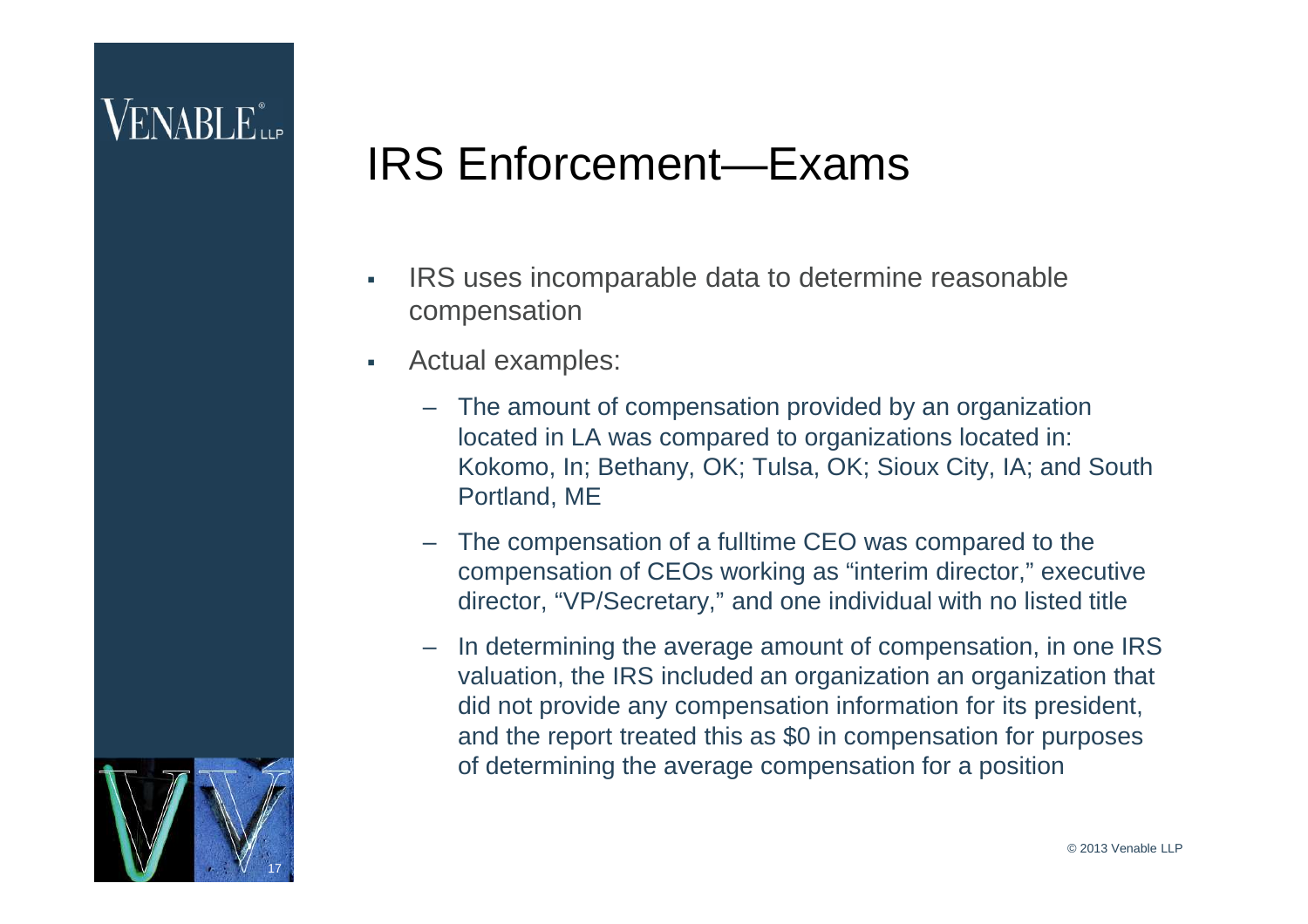- Reason for Transaction
	- Organization was a tax-exempt educational counseling organization
	- CEO's wife was the majority owner of a business that provided back-end services related to the organization's counseling program
	- Largest donor decided to withhold all contributions until the organization dissolved the contractual relationship with back-end service provider
	- Organization decided that it could not continue to exist without the continued support of its largest donor

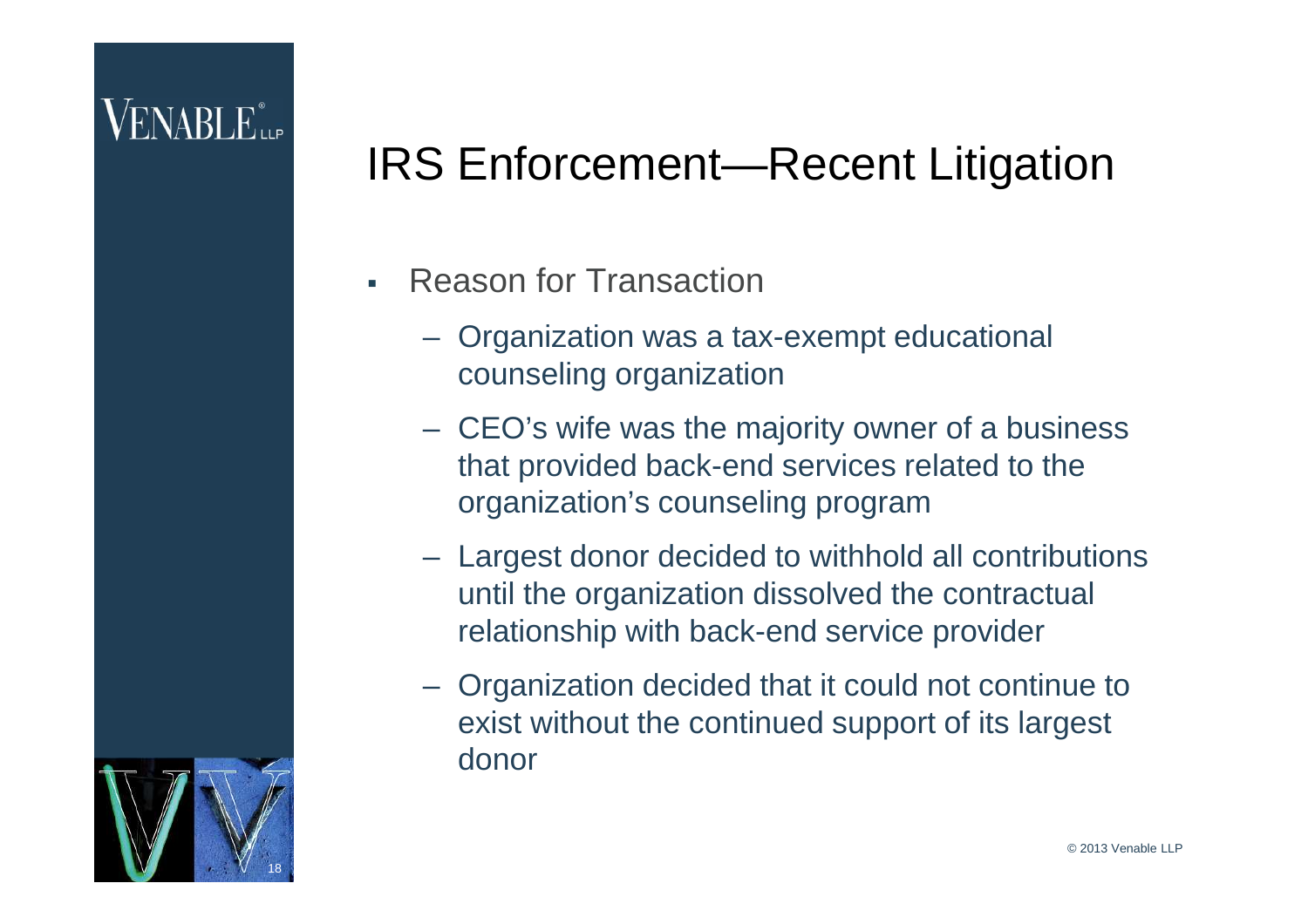- **Facts Regarding Transaction** 
	- The time remaining on contract between the organization and Service provider was three years
	- The cost of breaching was estimated to be \$2.2 million
	- At the time of the transaction, wife owed \$600,000 from the purchase of the company
	- Without obtaining a formal valuation, wife agreed to sell the service provider to the organization for the amount that she owed to prevent a personal loss and ensure the organization's continued existence

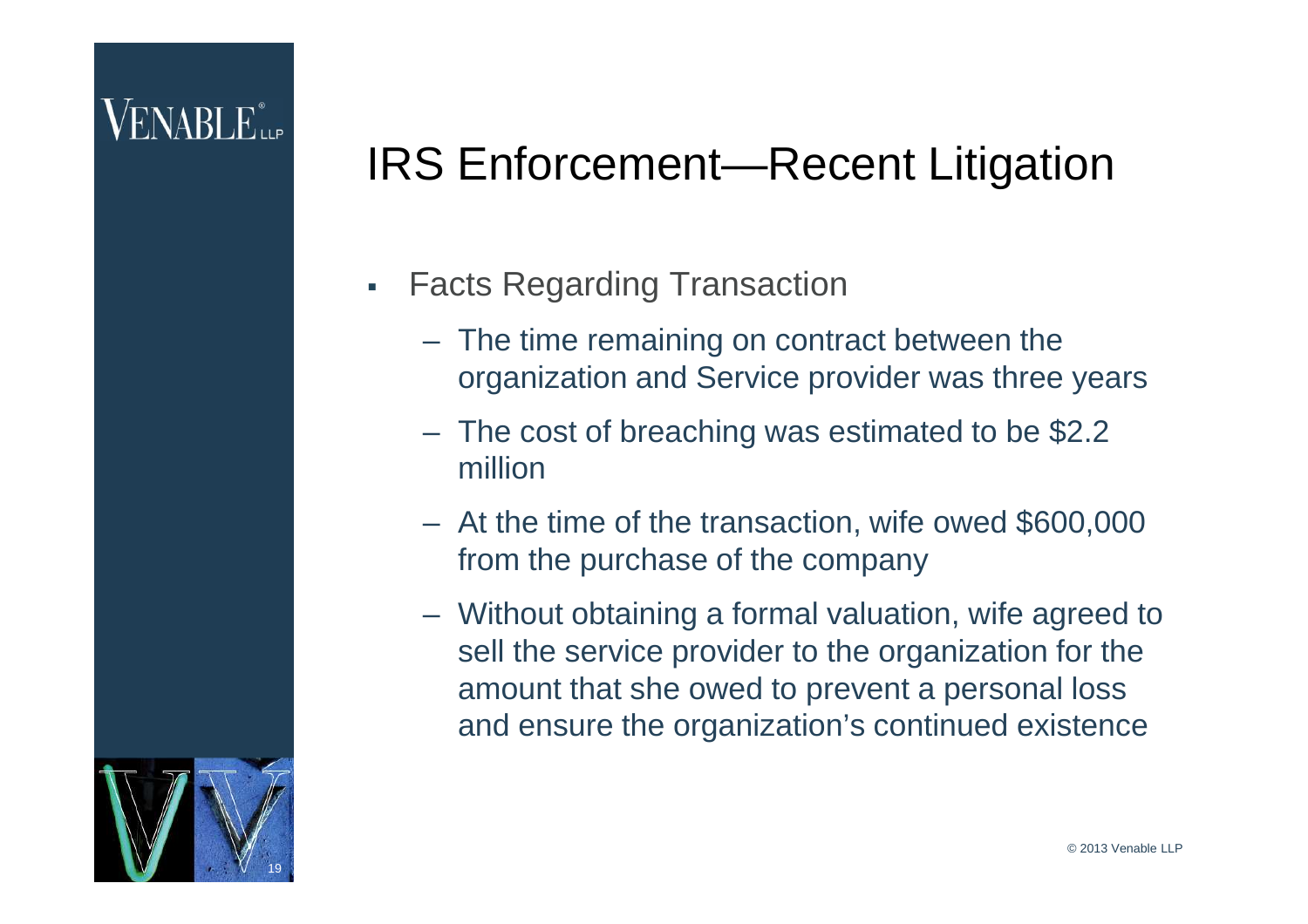- IRS Position
	- The value of agreement was \$0 because wife would not have sued an organization managed by her husband
	- Value of all assets, tangible and intangible, was \$15,000 (the amount listed in the contract)
	- Wife received an excess benefit of \$585,000
	- IRS issued a deficiency notice for \$1.3 million, plus interest
	- IRS internal expert valuation

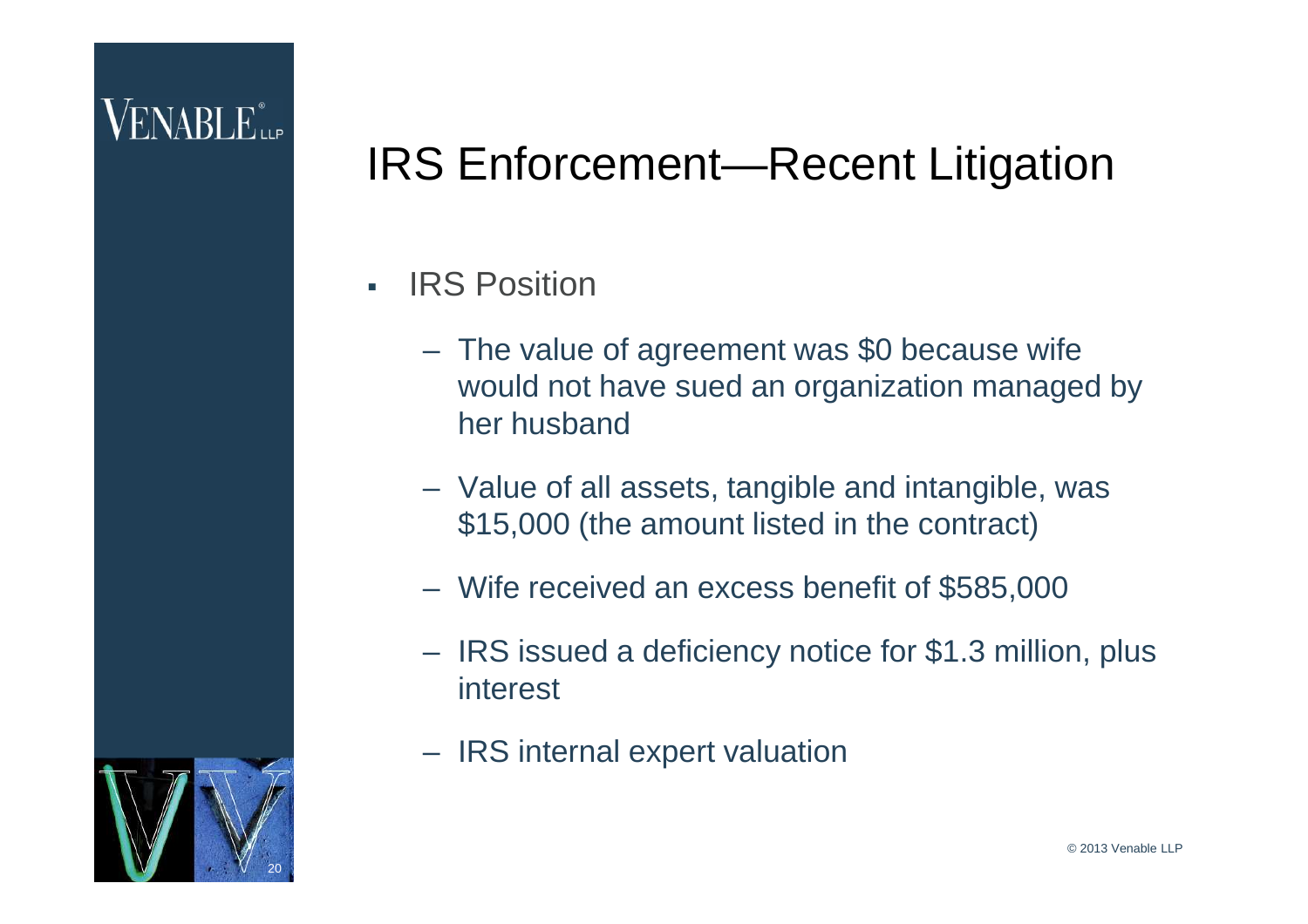## VENABLE...

- **Facts During Litigation** 
	- Organization paid for two independent valuation reports, both demonstrated that the value of the company was in excess of \$800,000
	- IRS internal expert determined that value was in excess of \$700,000
	- IRS refused to consider the report of any expert and continued to assert that the value was \$0

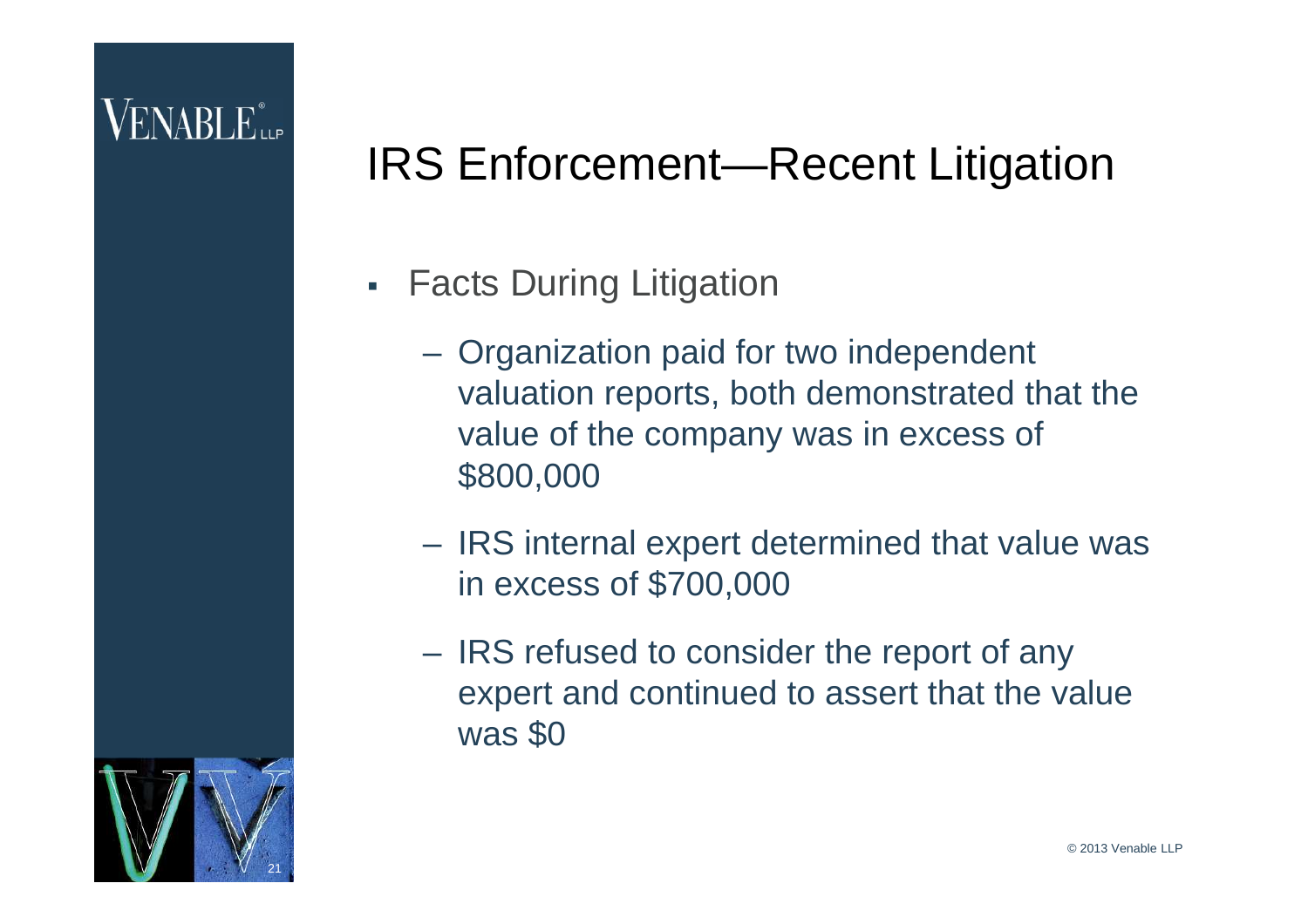## VENABLE...

- **Results** 
	- After almost two years of litigation, the IRS settled the case by fully conceding the deficiency
	- The taxpayer was not required to pay any amount of taxes or penalties, but paid hundreds of thousands of dollars in legal fees
- Lessons
	- A valuation before the transaction could have prevented a lot of stress and saved a lot of money